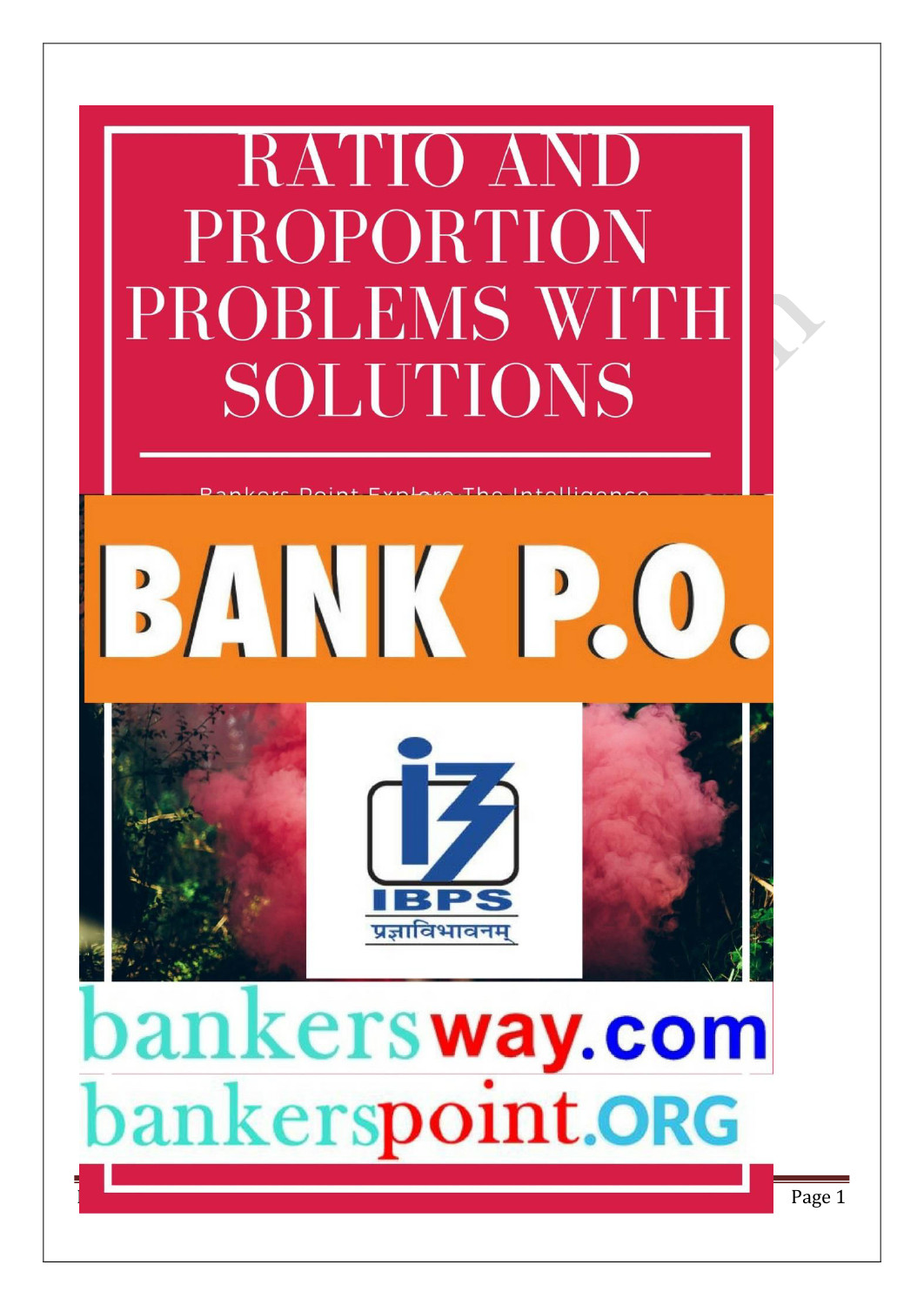# Ratio and Proportion

Some facts of Ratio and proportion:

- Ratio is written as 2 : 3, where 2 and 3 are known as terms.
- First term i.e. 2 is known as Antecedent.
- Second term *i.e.* 3 is known as Consequent.
- $2^2$ :  $3^2$  is known as duplicate ratio of 2 : 3.
- $\bullet$   $2^3$ :  $3^3$  is known as triplicate ratio of 2 : 3.
- $\sqrt{2}$ :  $\sqrt{3}$  is sub-duplicate ratio of 2 : 3.
- $2^{1/3}$ :  $3^{1/3}$  is sub-triplicate ratio of  $2:3$ .

# **Ratio and Proportion Trick**

One example which can be solved in 30 sec if you use this trick

Example: If  $A : B = 3 : 4$ ,  $B : C = 2 : 3$  and  $C : D = 5 : 7$ , then find  $A : B : C : D$ . Solution: General method of solving this question is very lengthy, so let me tell you how can we calculate it easily.



See how it is simple, you just need to remember the pattern and if you notice it, it is really simple

Last and first steps are just the straight lines. So, what is left, just the middle pattern? If we talk about only three terms i.e. A, B and C. Then the pattern will be much easier. Let's see how,



Let us do an example of 5 terms:

**Example 1:** If A:  $B = 3$ : 4,  $B$ :  $C = 4$ : 5,  $C$ :  $D = 1$ : 2 and  $D$ :  $E = 3$ : 4, Find A: B: C: D: E. Solution: Similarly, in this case, make the same pattern as in above cases:

Banlersway.com **Page 2**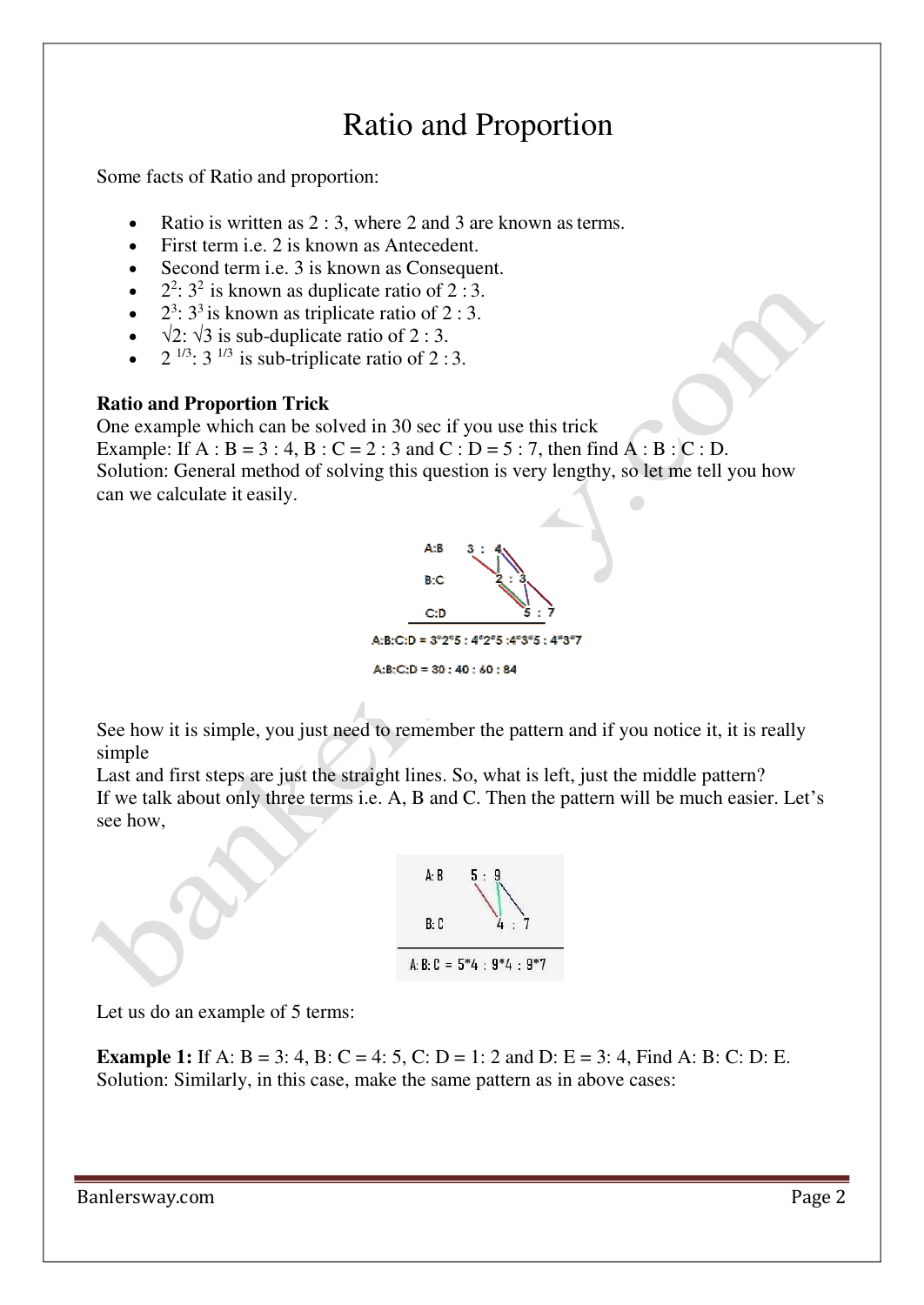Take a pen and try to make it yourself first or do it step by step by looking at the solution, then only you can learn this technique.



A: B: C: D: E = 9: 12: 15: 30: 40

**Example 2:** Divide Rs.672 in the ratio 5 : 3

**Solution:** Sum of ratio terms = 
$$
(5 + 3) = 8
$$
  
First part = Rs.  $\left[672 \times \frac{5}{8}\right]$  = Rs. 420, Second part = Rs.  $\left[672 \times \frac{3}{8}\right]$  = Rs. 252

**Example 3:** Divide Rs.1162 amng A, B C in the ratio 35 : 28 : 20

A's share = Rs.  $\left[1162 \times \frac{35}{83} \right]$  = Rs.490 B's share = Rs.  $\left[1162 \times \frac{28}{83} \right]$  = Rs.392 C's share = Rs.  $\left[ 1162 \times \frac{20}{83} \right]$  = Rs.280 **Solution:** Sum of ratio terms =  $35 + 28 + 20 = 83$ 

## **Exercise**

1) A bag contains 50 p, 25 p and 10 p coins in the ratio 5 : 9 : 4, amounting to Rs.206. Find the number of coins of each type respectively. a) 200, 305, 106 b) 210, 350, 148 c) 200, 360, 160 d) 200, 160, 180 e) None of these

- 2) The ratio of length to width of a rectangular sheet of paper is 5 : 3. If the width of the sheet is 18 cm, find its length? a) 10 cm b) 20 cm c) 25 cm d) 30 cm e) None of these
- 3) The ratio between the number of men and women in an office is  $5:7$ . If the number of women working in the office is 56. Find the number of men working in the office

Banlersway.com **Page 3**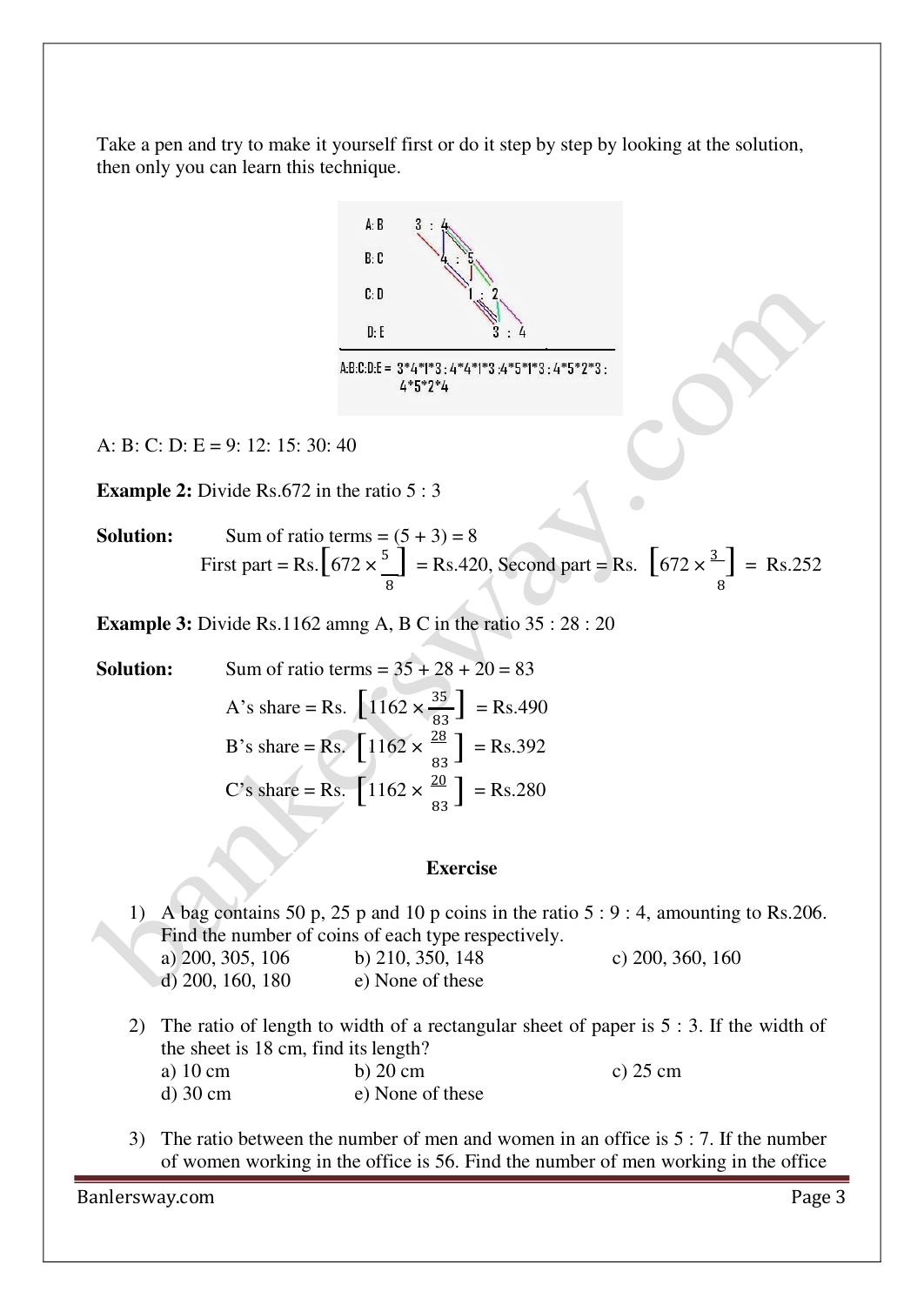|                                                                                                                                                                                                                                                           | a) $40$<br>$d$ ) 60                                                                                  | $b)$ 50<br>e) None of these                                                                                                                                                                                                                                    | c) $45$    |  |  |
|-----------------------------------------------------------------------------------------------------------------------------------------------------------------------------------------------------------------------------------------------------------|------------------------------------------------------------------------------------------------------|----------------------------------------------------------------------------------------------------------------------------------------------------------------------------------------------------------------------------------------------------------------|------------|--|--|
|                                                                                                                                                                                                                                                           | a) $56$<br>d) 8                                                                                      | 4) If $(a + b)$ : $(a - b) = 15$ : 1, then the value of $a^2 - b^2$ is:<br>$b)$ 15<br>e) None of these                                                                                                                                                         | c) $112$   |  |  |
| 5) The students in three classes are in the ratio of $2:3:4$ . If 40 students are added in<br>each class, the ratio becomes $4:5:6$ . Find the total number of students in all the<br>three classes is:                                                   |                                                                                                      |                                                                                                                                                                                                                                                                |            |  |  |
|                                                                                                                                                                                                                                                           | a) 270<br>$d)$ 135                                                                                   | $b)$ 180<br>e) None of these                                                                                                                                                                                                                                   | $c)$ 126   |  |  |
|                                                                                                                                                                                                                                                           | a) $15:16$<br>d) $5:4$                                                                               | 6) Two equal containers are filled with the mixture of milk and water. The<br>concentration of milk in each of the container is 20% and 25% respectively. What is<br>the ratio of water in both the containers respectively?<br>b) $16:15$<br>e) None of these | c) $4:5$   |  |  |
|                                                                                                                                                                                                                                                           | camel and elephant?<br>a) $21:25$<br>d) $23:24$                                                      | 7) A camel pursue an elephant and takes 5 leaps for every 7 leaps of the elephant, but<br>5 leaps of elephant are equal to 3 leaps of camel. What is the ratio of speeds of<br>b) $24:23$<br>e) None of these                                                  | c) $25:21$ |  |  |
| The age of Sachin is 4 times that of his son. Five years ago Sachin was nine times as<br>8)<br>old as his son was at that time. The present age of the Sachin is:<br>$b)$ 36 years<br>a) $25$ years<br>c) 32 years<br>e) None of these<br>$d)$ 48 years   |                                                                                                      |                                                                                                                                                                                                                                                                |            |  |  |
| 9) Bhanu and Shafeeq started a business by investing Rs.36,000 and Rs.63,000. Find<br>the share of each respectively, out of an annual profit of Rs.5500.<br>a) 2000, 5500<br>b) 2500, 4500<br>c) 3000, 4000<br>d) 2000, 3500<br>e) None of these         |                                                                                                      |                                                                                                                                                                                                                                                                |            |  |  |
|                                                                                                                                                                                                                                                           | 10) If A : B = 3 : 4 and B : C = 8 : 9, then A : C is :<br>a) $1:3$<br>d) 1:2                        | b) $3:2$<br>e) None of these                                                                                                                                                                                                                                   | c) $2:3$   |  |  |
| 11) If A : B = $\frac{1}{2}$ : $\frac{3}{8}$ , B : C = $\frac{1}{3}$ = $\frac{5}{9}$ and C : D = $\frac{5}{6}$ : $\frac{3}{4}$ , then the ratio A : B : C : D is:<br>c) $6:8:9:10$<br>a) $4:6:8:10$<br>b) $6:4:8:10$<br>d) $8:6:10:9$<br>e) None of these |                                                                                                      |                                                                                                                                                                                                                                                                |            |  |  |
|                                                                                                                                                                                                                                                           | 12) If $\frac{A}{3} = \frac{B}{4} = \frac{C}{5}$ , then A : B : C is :<br>a) $4:3:5$<br>d) $20:15:2$ | b) $5:4:3$<br>e) None of these                                                                                                                                                                                                                                 | c) $3:4:5$ |  |  |
| 52                                                                                                                                                                                                                                                        |                                                                                                      |                                                                                                                                                                                                                                                                |            |  |  |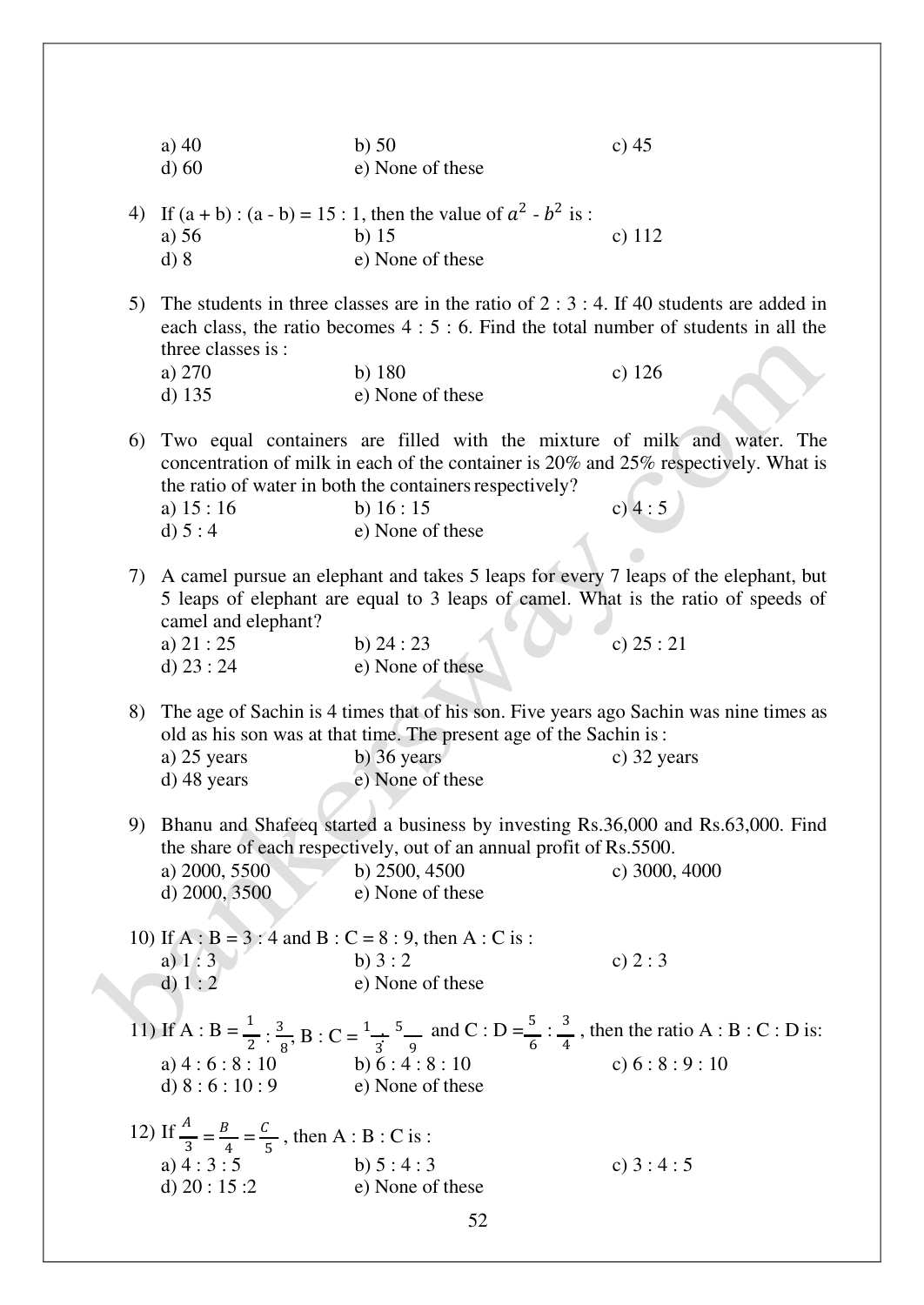|  | 13) If $\frac{1}{5}$ : $\frac{1}{x} = \frac{1}{x}$ : $\frac{1}{1.25}$ , then the value of x is :                                                                                           |                                                                                                                                                                                                                                                                                       |                   |  |  |  |  |
|--|--------------------------------------------------------------------------------------------------------------------------------------------------------------------------------------------|---------------------------------------------------------------------------------------------------------------------------------------------------------------------------------------------------------------------------------------------------------------------------------------|-------------------|--|--|--|--|
|  | a) $1.5$<br>$d)$ 3.5                                                                                                                                                                       | b) 2<br>e) None of these                                                                                                                                                                                                                                                              | c) $2.5$          |  |  |  |  |
|  |                                                                                                                                                                                            |                                                                                                                                                                                                                                                                                       |                   |  |  |  |  |
|  | 14) If $5x^2 - 13xy + 6y^2 = 0$ , then x : y is :                                                                                                                                          |                                                                                                                                                                                                                                                                                       |                   |  |  |  |  |
|  | a) $2:1$ only                                                                                                                                                                              | b) $3:5$ only                                                                                                                                                                                                                                                                         | c) $5:3$ or $1:2$ |  |  |  |  |
|  | d) $3:5$ or $2:1$                                                                                                                                                                          | e) None of these                                                                                                                                                                                                                                                                      |                   |  |  |  |  |
|  |                                                                                                                                                                                            |                                                                                                                                                                                                                                                                                       |                   |  |  |  |  |
|  | a) 22<br>$d)$ 15                                                                                                                                                                           | 15) A child has three different kinds of chocolates costing Rs.2, Rs.5 and Rs.10. He<br>spends total Rs.120 on the chocolates. What is the minimum possible number of<br>chocolates, he can buy, if there must be at least one chocolate of each kind?<br>$b)$ 19<br>e) None of these | c) $17$           |  |  |  |  |
|  | 16) Rs.4536 is divided among 4 men, 5 women and 2 boys. The ratio of share of a man,                                                                                                       |                                                                                                                                                                                                                                                                                       |                   |  |  |  |  |
|  |                                                                                                                                                                                            | a woman and a boy is $7:4:3$ . What is the share of a woman?                                                                                                                                                                                                                          |                   |  |  |  |  |
|  | a) Rs.336                                                                                                                                                                                  | b) $Rs.498$                                                                                                                                                                                                                                                                           | c) $Rs.166$       |  |  |  |  |
|  | d) $Rs.256$                                                                                                                                                                                | e) None of these                                                                                                                                                                                                                                                                      |                   |  |  |  |  |
|  | Mukesh. What is the sum of their savings?<br>a) $22,000$<br>d) $12,000$                                                                                                                    | 17) The ratio of income of Anil and Mukesh is $2:3$ . The sum of their expenditure is<br>Rs.8000 and the amount of savings of Anil is equal to the amount of expenditure of<br>b) $4,000$<br>e) None of these                                                                         | c) $16,000$       |  |  |  |  |
|  |                                                                                                                                                                                            |                                                                                                                                                                                                                                                                                       |                   |  |  |  |  |
|  | their salaries?                                                                                                                                                                            | 18) The salaries of A, B, C are in the ratio 2 : $3:5$ . If the increments of 15%, 10% and<br>20% are allowed respectively in their salaries, then what will be the new ratio of                                                                                                      |                   |  |  |  |  |
|  | a) $3:3:10$                                                                                                                                                                                | b) $10:11:20$                                                                                                                                                                                                                                                                         | c) $23:33:60$     |  |  |  |  |
|  | d) Cannot be determined                                                                                                                                                                    | e) None of these                                                                                                                                                                                                                                                                      |                   |  |  |  |  |
|  | 19) The sum of three numbers is 98. If the ratio of the first to the second is 2 : 3 and that<br>of the second to the third is $5:8$ , then the second number is:                          |                                                                                                                                                                                                                                                                                       |                   |  |  |  |  |
|  | a) $20$                                                                                                                                                                                    | $b)$ 30                                                                                                                                                                                                                                                                               | c) $48$           |  |  |  |  |
|  | $d)$ 58                                                                                                                                                                                    | e) None of these                                                                                                                                                                                                                                                                      |                   |  |  |  |  |
|  | 20) If 40% of a number is equal to two-third of another number, what is the ratio of first<br>number to the second number?                                                                 |                                                                                                                                                                                                                                                                                       |                   |  |  |  |  |
|  | a) $2:5$                                                                                                                                                                                   | b) $3:7$                                                                                                                                                                                                                                                                              | c) $5:3$          |  |  |  |  |
|  | d) $7:3$                                                                                                                                                                                   | e) None of these                                                                                                                                                                                                                                                                      |                   |  |  |  |  |
|  | 21) An amount of Rs.735 was divided between A, B and C. If each of them had<br>received Rs.25 less, their shares would have been in the ratio of $1:3:2$ . The money<br>received by C was: |                                                                                                                                                                                                                                                                                       |                   |  |  |  |  |
|  | a) Rs.195                                                                                                                                                                                  | $b)$ Rs.200                                                                                                                                                                                                                                                                           | c) $Rs.225$       |  |  |  |  |
|  | d) $Rs.245$                                                                                                                                                                                | e) None of these                                                                                                                                                                                                                                                                      |                   |  |  |  |  |
|  |                                                                                                                                                                                            |                                                                                                                                                                                                                                                                                       |                   |  |  |  |  |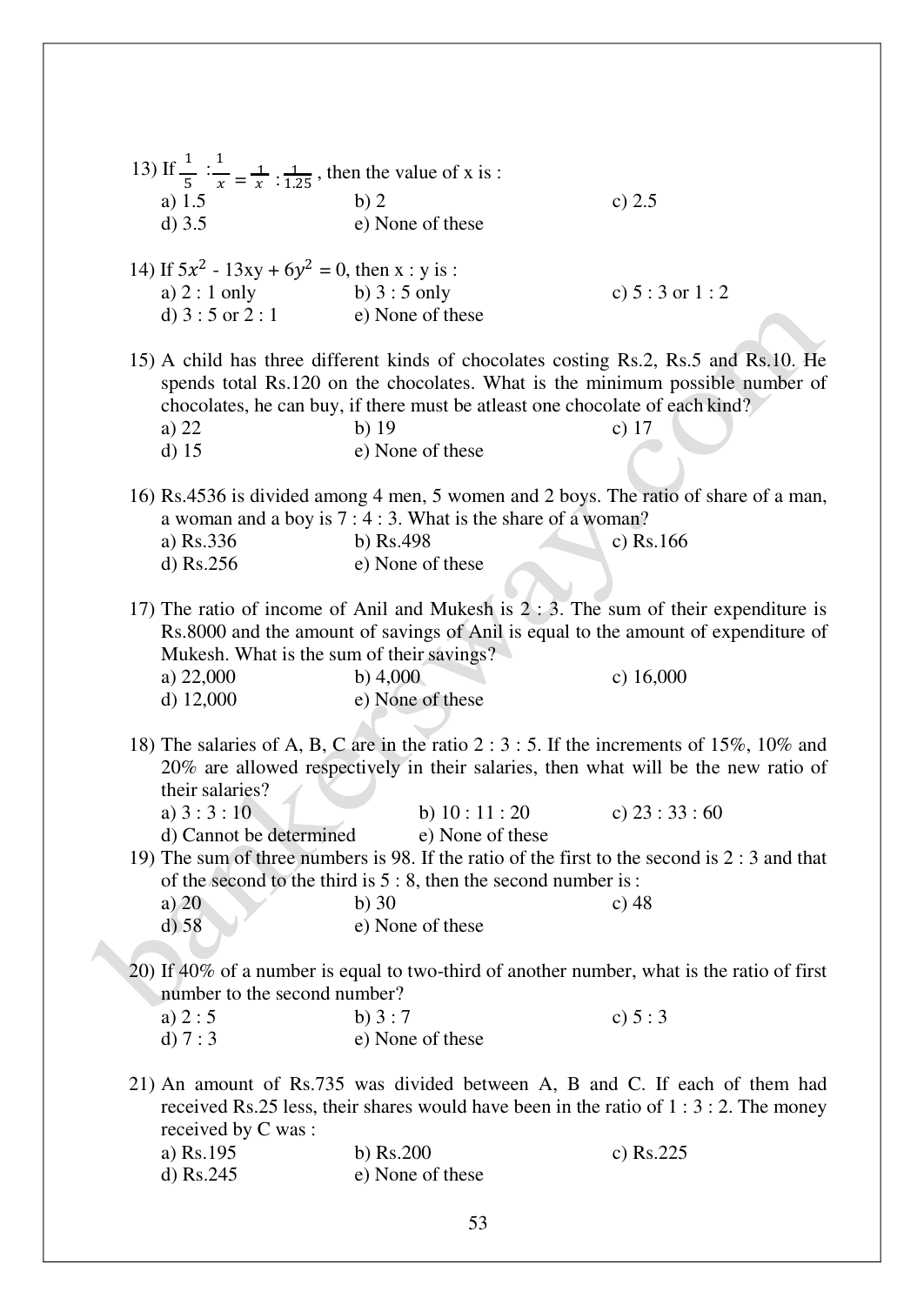|                                   | 22) The speeds of three cars are in the ratio $5:4:6$ . The ratio between the time taken                                                                                               |                                                                              |                                                                                            |  |  |
|-----------------------------------|----------------------------------------------------------------------------------------------------------------------------------------------------------------------------------------|------------------------------------------------------------------------------|--------------------------------------------------------------------------------------------|--|--|
|                                   | by them to travel the same distance is :                                                                                                                                               |                                                                              |                                                                                            |  |  |
|                                   | a) $5:4:6$                                                                                                                                                                             | b) $6:4:5$                                                                   | c) $10:12:15$                                                                              |  |  |
|                                   | d) $12:15:10$                                                                                                                                                                          | e) None of these                                                             |                                                                                            |  |  |
|                                   |                                                                                                                                                                                        | 23) The compounded ratio of $(2:3)$ , $(6:11)$ and $(11:2)$ is :             |                                                                                            |  |  |
|                                   | a) $1:2$                                                                                                                                                                               | b) $2:1$                                                                     | c) $11:24$                                                                                 |  |  |
|                                   | d) $36:121$                                                                                                                                                                            | e) None of these                                                             |                                                                                            |  |  |
|                                   | 24) If $4A = 5B$ and $3A = 2C$ , the ratio of B : C is :                                                                                                                               |                                                                              |                                                                                            |  |  |
|                                   | a) $4:3$                                                                                                                                                                               | b) $5:8$                                                                     | c) $8:15$                                                                                  |  |  |
|                                   | d) $10:15$                                                                                                                                                                             | e) None of these                                                             |                                                                                            |  |  |
|                                   | 25) What number must be subtracted from each of the numbers 53, 21, 41, 17 so that                                                                                                     |                                                                              |                                                                                            |  |  |
| the remainders are in proportion? |                                                                                                                                                                                        |                                                                              |                                                                                            |  |  |
|                                   | a) 1                                                                                                                                                                                   | $b)$ 3                                                                       | c) $5$                                                                                     |  |  |
|                                   | d) Data inadequate                                                                                                                                                                     | e) None of these                                                             |                                                                                            |  |  |
|                                   | 26) Two numbers are in the ratio $3:5$ . If 9 is subtracted from each, the new numbers                                                                                                 |                                                                              |                                                                                            |  |  |
|                                   |                                                                                                                                                                                        | are in the ratio $12:23$ . The smaller number is:                            |                                                                                            |  |  |
|                                   |                                                                                                                                                                                        | $b)$ 33                                                                      | $c)$ 49                                                                                    |  |  |
|                                   | a) $27$                                                                                                                                                                                | e) None of these                                                             |                                                                                            |  |  |
|                                   | d) 55                                                                                                                                                                                  |                                                                              |                                                                                            |  |  |
|                                   | 27) Rs.366 are divided amongst A, B and C so that A may get $\frac{1}{2}$ as much as B and C<br>together, B may get $\frac{2}{3}$ as much as A and C together, then the share of A is: |                                                                              |                                                                                            |  |  |
|                                   |                                                                                                                                                                                        |                                                                              |                                                                                            |  |  |
|                                   | a) Rs.122                                                                                                                                                                              | b) $Rs.129.60$                                                               | c) Rs.146.60                                                                               |  |  |
|                                   | $d)$ Rs.183                                                                                                                                                                            | e) None of these                                                             |                                                                                            |  |  |
|                                   | 28) Ratio of the earnings of A and B is 4 : 7. If the earnings of A increase by 50% and                                                                                                |                                                                              |                                                                                            |  |  |
|                                   | those of B decrease by $25\%$ , the new ratio of their earnings becomes $8:7$ . What are                                                                                               |                                                                              |                                                                                            |  |  |
|                                   | A's earnings?                                                                                                                                                                          |                                                                              |                                                                                            |  |  |
|                                   | a) Rs.21,000                                                                                                                                                                           | b) Rs.26,000                                                                 | c) Rs.28,000                                                                               |  |  |
|                                   | d) Data inadequate                                                                                                                                                                     | e) None of these                                                             |                                                                                            |  |  |
|                                   |                                                                                                                                                                                        |                                                                              | 29) The average age of three boys is 25 years and their ages are in the proportion $3:5:$  |  |  |
|                                   | 7. The age of the youngest boy is:                                                                                                                                                     |                                                                              |                                                                                            |  |  |
|                                   | a) 21 years                                                                                                                                                                            | b) 18 years                                                                  | c) $15$ years                                                                              |  |  |
|                                   | d) 9 years                                                                                                                                                                             | e) None of these                                                             |                                                                                            |  |  |
|                                   |                                                                                                                                                                                        |                                                                              | 30) The ratio of the incomes of A and B is $5:4$ and the ratio of their expenditure3s is 3 |  |  |
|                                   |                                                                                                                                                                                        | : 2. If at the end of the year, each saves Rs.1600, then the income of A is: |                                                                                            |  |  |
|                                   | a) Rs.3400                                                                                                                                                                             | b) Rs.3600                                                                   | c) Rs.4000                                                                                 |  |  |
|                                   | d) Rs.4400                                                                                                                                                                             | e) None of these                                                             |                                                                                            |  |  |
|                                   |                                                                                                                                                                                        |                                                                              |                                                                                            |  |  |
|                                   |                                                                                                                                                                                        |                                                                              |                                                                                            |  |  |
|                                   |                                                                                                                                                                                        | 54                                                                           |                                                                                            |  |  |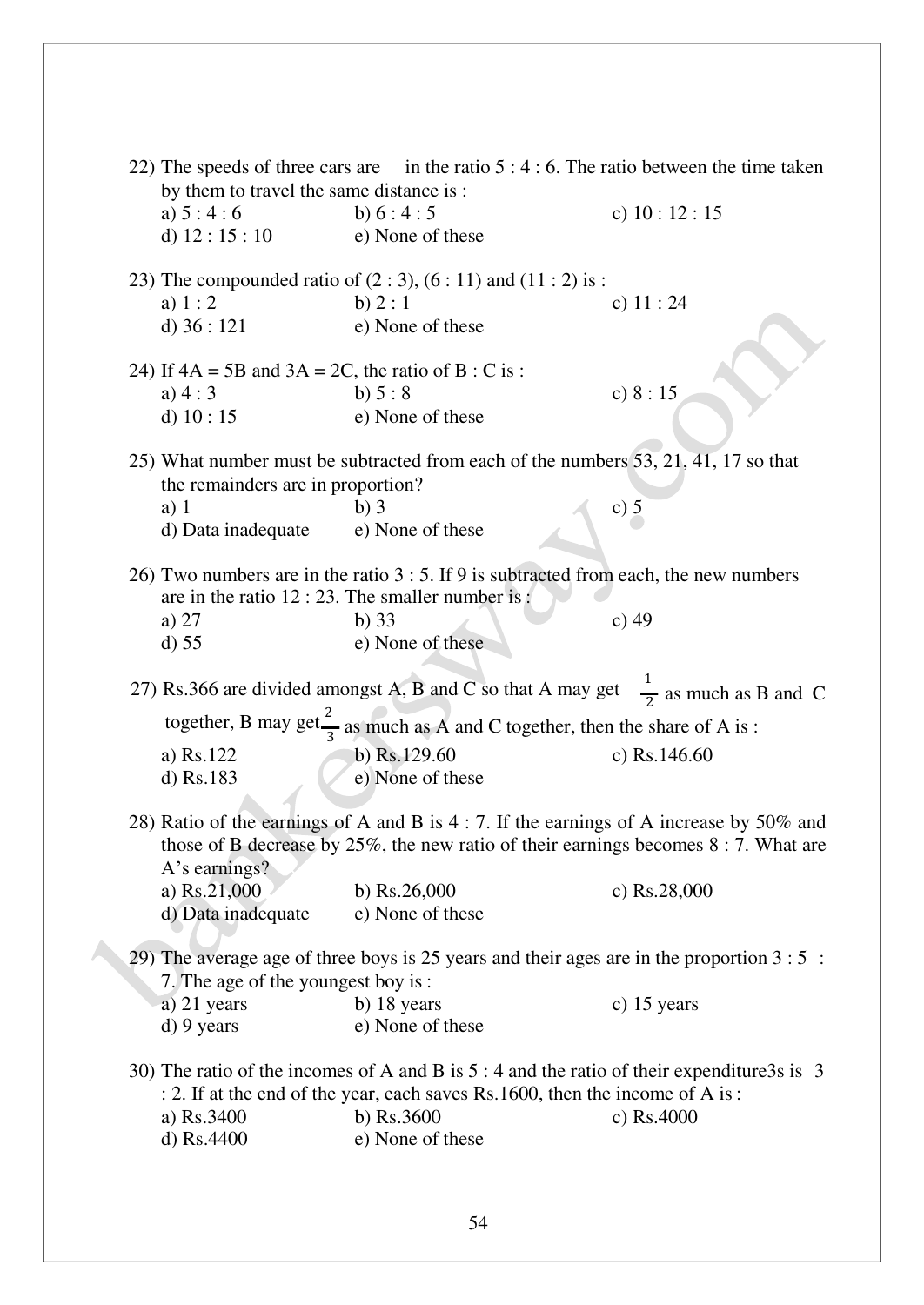|                                                                                                                                                                                                  | 31) In the squadron of Indian Air Force the ratio of Sukhoi is to Mig and Jaguar<br>together is 5 : 7 and the ratio of Jaguar is to Sukhoi and Mig together is 1 : 2. Find<br>the ratio of Sukhoi and Mig:                                   |                                                                                                             |                 |  |
|--------------------------------------------------------------------------------------------------------------------------------------------------------------------------------------------------|----------------------------------------------------------------------------------------------------------------------------------------------------------------------------------------------------------------------------------------------|-------------------------------------------------------------------------------------------------------------|-----------------|--|
|                                                                                                                                                                                                  | a) $2:7$                                                                                                                                                                                                                                     | b) $3:5$                                                                                                    | c) $3:1$        |  |
|                                                                                                                                                                                                  | d) $5:3$                                                                                                                                                                                                                                     | e) None of these                                                                                            |                 |  |
|                                                                                                                                                                                                  |                                                                                                                                                                                                                                              |                                                                                                             |                 |  |
|                                                                                                                                                                                                  |                                                                                                                                                                                                                                              | 32) Divide Rs.6940 in such a way that A gets $\frac{2}{3}$ rd of what B gets and B gets $\frac{3}{5}$ th of |                 |  |
|                                                                                                                                                                                                  | what C gets? What is the share of A and B together?                                                                                                                                                                                          |                                                                                                             |                 |  |
|                                                                                                                                                                                                  | a) Rs.1982                                                                                                                                                                                                                                   | b) 1388                                                                                                     | c) $3470$       |  |
|                                                                                                                                                                                                  | d) Data inadequate                                                                                                                                                                                                                           | e) None of these                                                                                            |                 |  |
| 33) 6 pumps of kirlosker can fill a tank in 7 days and 2 similar pumps of USHA can fill<br>the same tank in 18 days. What is the ratio of the efficiency of a Kirlosker pump<br>and a USHA pump? |                                                                                                                                                                                                                                              |                                                                                                             |                 |  |
|                                                                                                                                                                                                  | a) $6:7$                                                                                                                                                                                                                                     | b) $7:6$                                                                                                    | c) $7:54$       |  |
|                                                                                                                                                                                                  | d) Cannot be determined                                                                                                                                                                                                                      | e) None of these                                                                                            |                 |  |
|                                                                                                                                                                                                  |                                                                                                                                                                                                                                              |                                                                                                             |                 |  |
|                                                                                                                                                                                                  |                                                                                                                                                                                                                                              | 34) The ratio of three numbers is $3:4:7$ and their product is 18144. The numbers are:                      |                 |  |
|                                                                                                                                                                                                  | a) 9, 12, 21                                                                                                                                                                                                                                 | b) $15, 20, 25$                                                                                             | c) $18, 24, 42$ |  |
|                                                                                                                                                                                                  | d) Data inadequate                                                                                                                                                                                                                           | e) None of these                                                                                            |                 |  |
|                                                                                                                                                                                                  |                                                                                                                                                                                                                                              |                                                                                                             |                 |  |
|                                                                                                                                                                                                  | 35) If a carton containing a dozen mirrors is dropped, which of the following cannot be<br>the ratio of broken mirrors to unbroken mirrors?                                                                                                  |                                                                                                             |                 |  |
|                                                                                                                                                                                                  | a) $2:1$                                                                                                                                                                                                                                     | b) $3:1$                                                                                                    | c) $3:2$        |  |
|                                                                                                                                                                                                  | d) $7:5$                                                                                                                                                                                                                                     | e) None of these                                                                                            |                 |  |
|                                                                                                                                                                                                  |                                                                                                                                                                                                                                              | 36) The third proportional to 0.36 and 0.48 is:                                                             |                 |  |
|                                                                                                                                                                                                  | a) 0.64                                                                                                                                                                                                                                      | $b)$ 0.1728                                                                                                 | c) $0.42$       |  |
|                                                                                                                                                                                                  |                                                                                                                                                                                                                                              | e) None of these                                                                                            |                 |  |
|                                                                                                                                                                                                  | $d)$ 0.94                                                                                                                                                                                                                                    |                                                                                                             |                 |  |
|                                                                                                                                                                                                  |                                                                                                                                                                                                                                              | 37) Gold is 19 times as heavy as water and copper is 9 times as heavy as water. In what                     |                 |  |
|                                                                                                                                                                                                  |                                                                                                                                                                                                                                              | ratio should these be mixed to get an alloy 15 times as heavy as water?                                     |                 |  |
|                                                                                                                                                                                                  |                                                                                                                                                                                                                                              | b) $2:3$                                                                                                    | c) $1:2$        |  |
|                                                                                                                                                                                                  | a) $1:1$                                                                                                                                                                                                                                     |                                                                                                             |                 |  |
|                                                                                                                                                                                                  | d) 3:2                                                                                                                                                                                                                                       | e) None of these                                                                                            |                 |  |
|                                                                                                                                                                                                  | 38) In a school, 10% of the boys are same in number as $\frac{1}{4}$ th of the girls. What is the                                                                                                                                            |                                                                                                             |                 |  |
|                                                                                                                                                                                                  | ratio of boys to girls in that school?                                                                                                                                                                                                       |                                                                                                             |                 |  |
|                                                                                                                                                                                                  | a) $3:2$                                                                                                                                                                                                                                     | b) $5:2$                                                                                                    | c) $2:1$        |  |
|                                                                                                                                                                                                  | $d)$ 4 : 3                                                                                                                                                                                                                                   | e) None of these                                                                                            |                 |  |
|                                                                                                                                                                                                  | 39) A and B are two alloys of gold and copper prepared by mixing metals in the ratio 7 :<br>2 and 7 : 11 respectively. If equal quantities of the alloys are melted to form a third<br>alloy C, the ratio of gold and copper inn C will be : |                                                                                                             |                 |  |
|                                                                                                                                                                                                  | a) $5:7$                                                                                                                                                                                                                                     | b) $5:9$                                                                                                    | c) $7:5$        |  |
|                                                                                                                                                                                                  | d) 9:5                                                                                                                                                                                                                                       | e) None of these                                                                                            |                 |  |
|                                                                                                                                                                                                  |                                                                                                                                                                                                                                              |                                                                                                             |                 |  |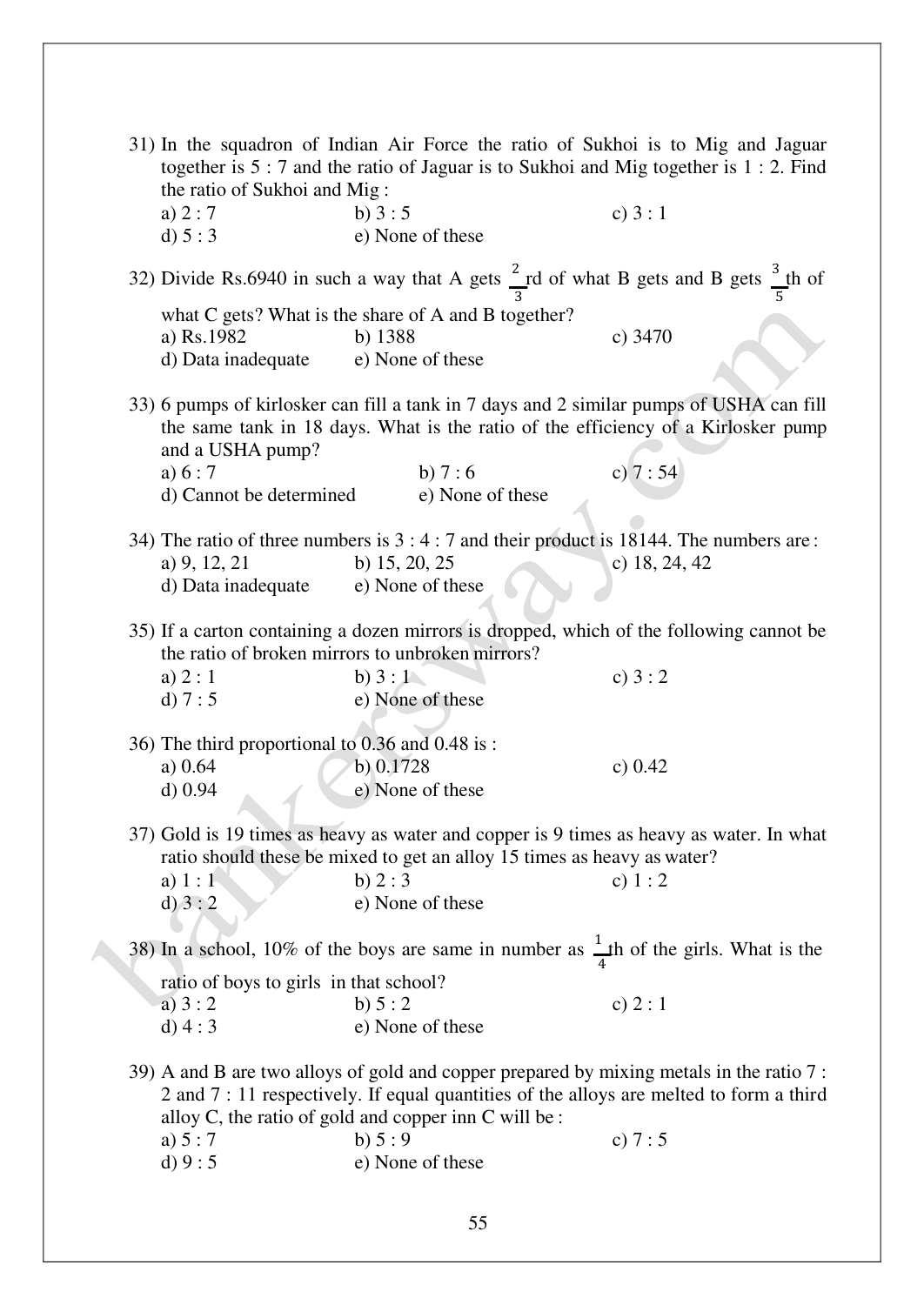40) The ages of Vinay, Varsha, Veera and Vikram are in arithmetic progression, but not in order. The ratio of ages of Vinay and Varsha is 6 : 5 and Veera is to Vikram is 7 : 8. Two years later the age of Varsha and Vikram will be 2 : 3. Find the ratio of ages of Vinay and Veera : a)  $7 : 6$  b)  $5 : 8$  c)  $6 : 7$ d)  $8:9$  e) None of these 41) A couple got married 9 years ago when the age of wife was 20% less than her husband. 6 years from now the age of wife will be only 12.5% less than her husband. Now they have six children including single, twins and triplets and the ratio of their ages is 2 : 3 : 4 respectively. What can be the maximum possible value for the present age of this family? a)  $110$  years b)  $103$  years c)  $105$  years d) 83 years e) None of these 42) Salaries of Ravi and Sumit are in the ratio 2 : 3. If the salary of each is increased by Rs.4000, the new ratio becomes 40 : 57. What is Sumit's present salary? a) Rs.17,000 b) Rs.20,000 c) Rs.25,500 d) Data inadequate e) None of these 43) Seats for Mathematics, Physics and Biology in a school are in the ratio 5 : 7 : 8. There is a proposal to increase these seats by  $40\%$ , 50% and 75% respectively, what will be the ratio of increased seats? a)  $2:3:4$  b)  $6:7:8$  c)  $6:8:9$ d) Data inadequate e) None of these 44) The third proportional to  $(x^2 - y^2)$  and  $(x - y)$  is : a)  $(x + y)$  b)  $(x - y)$  c)  $\frac{x + y}{x - y}$  $f(x) = \frac{x-y}{x+y}$ e) None of these 45) Which of the following ratios is greatest? a)  $7: 15$  b)  $15: 23$  c)  $17: 25$ d)  $21:29$  e) None of these 46) In three vessels, each of 25 litres capacity, mixture of milk and water is filled. The ratio of milk and water are  $3:1, 2:3, 4:3$  in the respective vessels. If all the three vessels are emptied into asingle large vessel, then what will be the ratio of water to milk in the resultant mixture? a) 179 : 241 b) 197 : 214 c) 219 : 117 d) 179 : 234 e) None of these 47) A vessel of capacity 2 litre has 25% alcohol and another vessel of capacity 6 litre had 40 alcohol. The total liquid of 8 litre was poured out in a vessel of capacity 10 litre and thus the rest part of the vessel was filled with the water. What is the new concentration of mixture? a)  $31\%$  b)  $71\%$  c)  $49\%$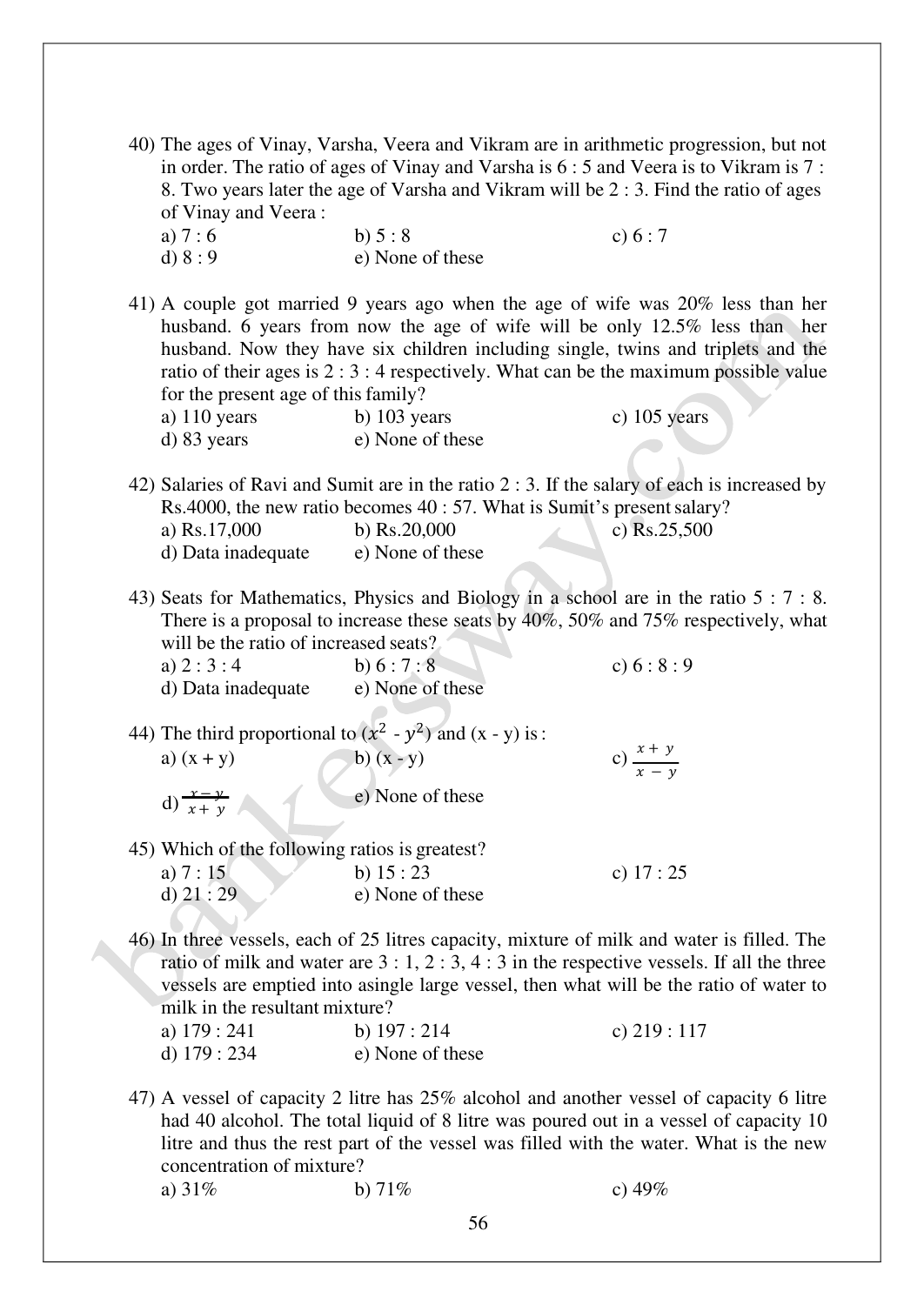d) 29% e) None of these

48) If Rs.782 be divided into three parts, proportional to  $\frac{1}{2}$ :  $\frac{2}{3}$ :  $\frac{3}{4}$ , then the first part is :

- a) Rs.182 b) Rs.190 c) Rs.196
- d) Rs.204 e) None of these
- 49) A sum of money is to be distributed among A, B, C, D in the proportion of  $5:2:4:$ 3. If C gets Rs.1000 more than D, what is B's share?
	- a) Rs.500 b) Rs.1500 c) 2000
	- d) Data inadequate e) None of these

#### **Solutions:**

1. Option C

Let the number of 50 p, 25 p and 10 p coins be 5x, 9x and 4x respectively. Then,  $\frac{5x}{2} + \frac{9x}{4}$  $\frac{x}{4} + \frac{4x}{10}$  $\frac{44}{10}$  = 206  $50x + 45x + 8x = 4120$   $103x = 4120$   $x = 40$ Number of 50 p coins =  $(5 \times 40) = 200$ ; number of 25 p coins =  $(9 \times 40) = 360$ ; number of 10 p coins =  $(4 \times 40)$  = 160

2. Option D

Let the length of sheet of paper be x cm. Then the ratio of length to width  $= x : 18$ Thus,  $x : 18 = 5 : 3$ 

 $x \times 3 = 18 \times 5$  $x = 30$ Hence the length of paper  $= 30$  cm

3. Option A

 $5:7 = x : 56$  (suppose number of men = x)  $x = 40$  (by the first property) Therefore, number of men in the office  $= 40$ 

## 4. Option B

 $\frac{(a+b)}{(a-b)} = \frac{15}{1}$  $\frac{a}{b} = \frac{8}{7}$  (by componendo and dividend) Therefore  $2 - b^2 = 64 - 49 = 15$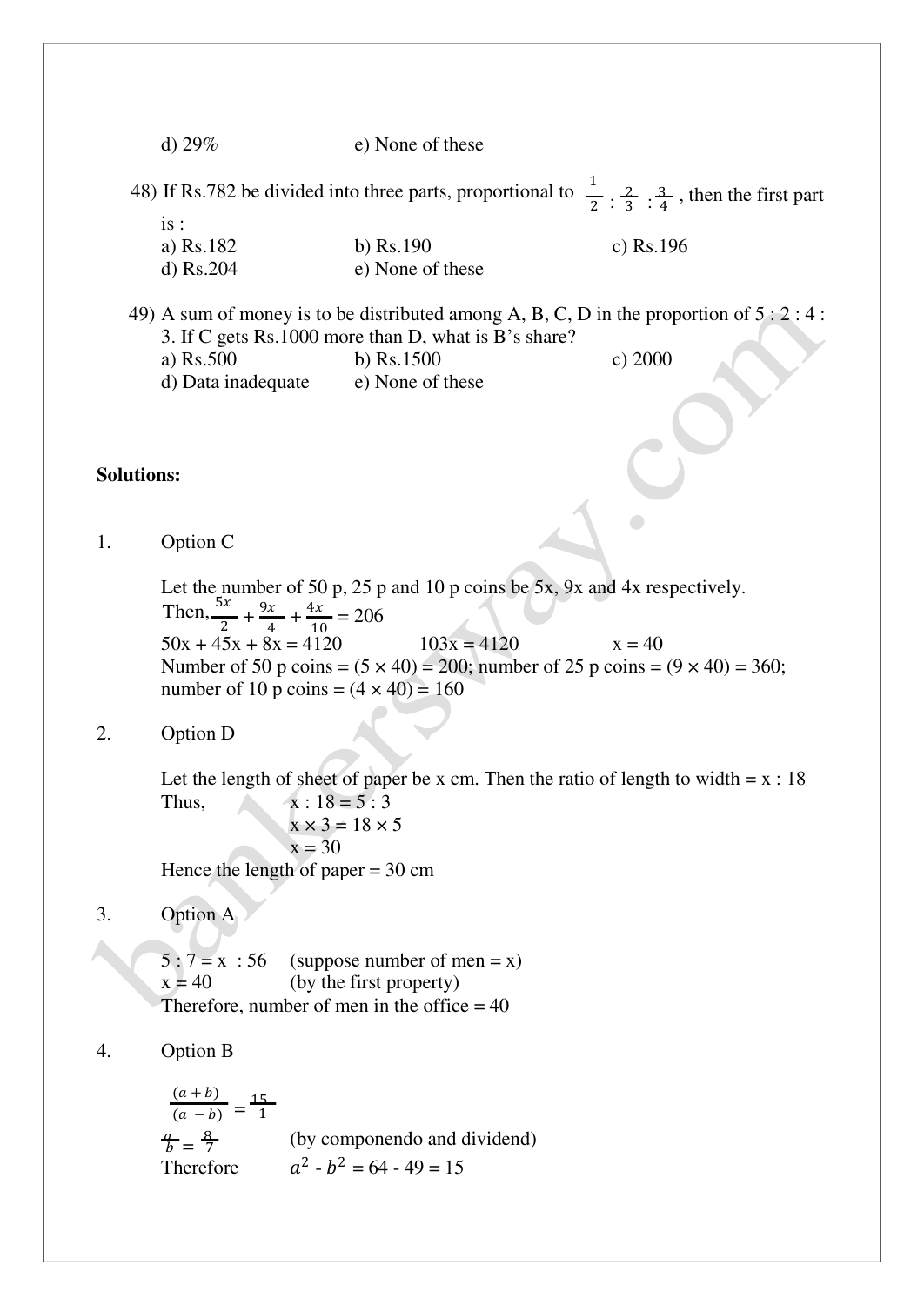5. Option B

 $2x + 40 = 4y$  … (i)  $3x + 40 = 5y$  …. (ii)  $4x + 40 = 6y$  ….. (iii) Therefore  $2x = 40$  $x = 20$ Hence, total number of students =  $2x + 3x + 4x = 9x$  $= 9 \times 20 = 180$ 

6. Option B

Milk 20% 25%<br>Water 80% 75% Water  $80\%$  75% Therefore, required ratio  $=$  $\frac{80}{75}$   $=$   $\frac{16}{15}$  $\frac{16}{15}$  or  $16:15$ 

7. Option C

Ratio of speed of camel and elephant =  $\frac{5}{3}$  :  $\frac{7}{5}$  =  $\frac{5}{3} \times 15$  :  $\frac{7}{5} \times 15$  $= 25 : 21$ 

8. Option C

Let the age of son is x years, then the age of Sachin will be 4x years. So,  $(4x - 5) = 9(x - 5)$   $x = 8$ So, age of Sachin is 32 years.

9. Option D

Ratio of shares of Bhanu and Shafeeq =  $36000 : 63000 = 4 : 7$ So, Share of Bhanu  $\frac{1}{11}$  = Rs.2000 And share of Shafeeq  $\frac{1}{11}$  = Rs.3500

- 10. Option C  $\left[\begin{array}{ccc} A & B & B \\ B & 4 \end{array}, \begin{array}{c} B & B \\ C & 9 \end{array}\right]$   $A = \left[\begin{array}{ccc} A & B \\ B & C \end{array}\right] = \left[\begin{array}{ccc} 3 & 8 \\ 4 & 9 \end{array}\right] = \frac{2}{3}$  $A: C = 2:3$  $B = 4 \cdot C = 9$   $C = 8 \cdot C = 4 \cdot 9 = 3$
- 11. Option D

A : B = 
$$
\frac{1}{2}
$$
 :  $\frac{3}{8}$  = 4 : 3, B : C =  $\frac{1}{3}$  :  $\frac{5}{9}$  = 3 : 5, C : D =  $\frac{5}{6}$  :  $\frac{3}{4}$  = 10 : 9  
A : B = 4 : 3, B : C = 3 : 5 and C : D = 5 :  $\frac{9}{2}$   
A : B : C : D = 4 : 3 : 5 :  $\frac{9}{2}$  = 8 : 6 : 10 : 9

12. Option C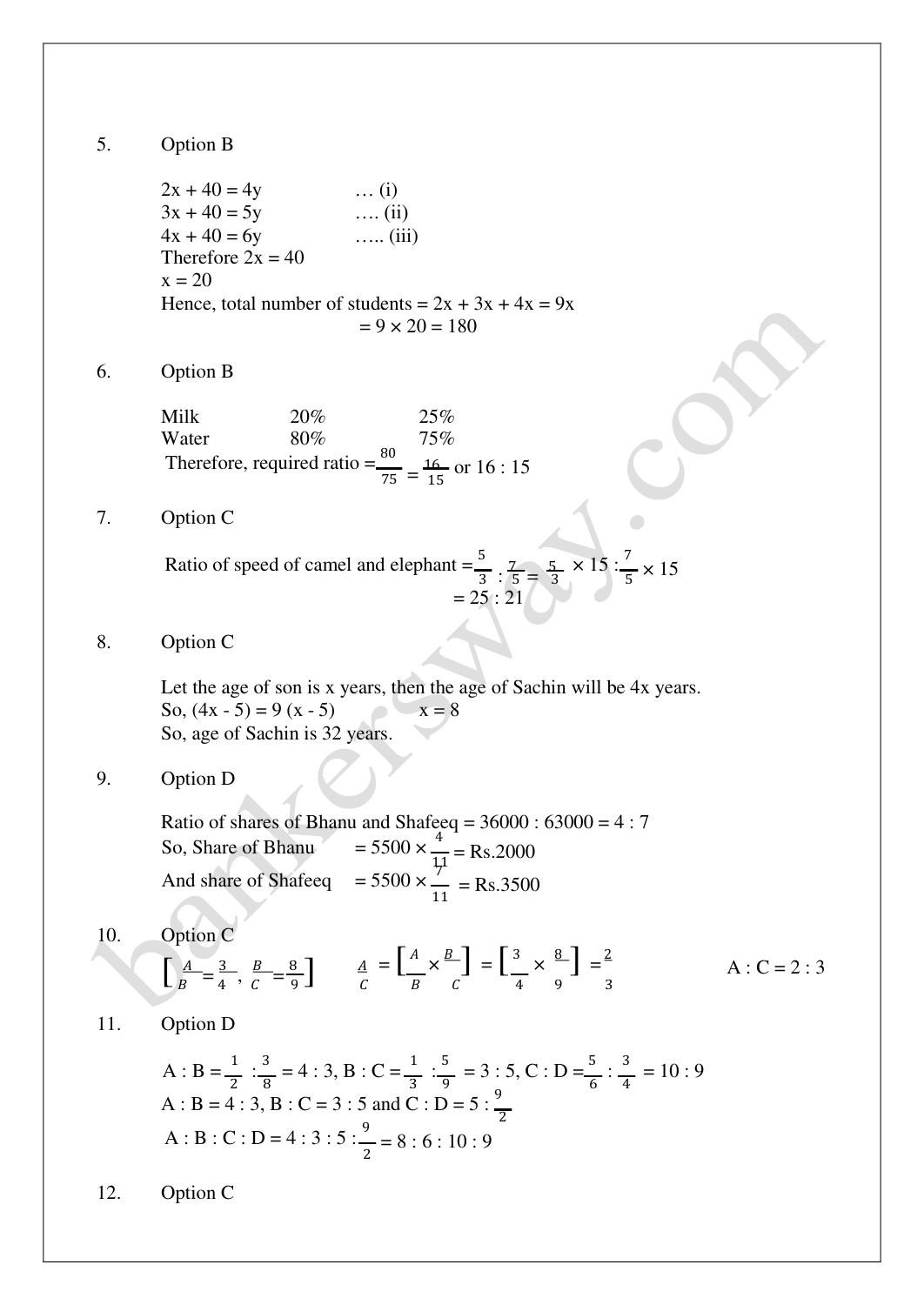Let 
$$
\frac{A}{3} = \frac{B}{4} = \frac{C}{5} = k
$$
 Then, A = 3k, B = 4k and C = 5k  
A : B : C = 3k : 4k : 5k = 3 : 4 : 5

13. Option C

$$
\frac{1}{5} : \frac{1}{x} = \frac{1}{x} : \frac{100}{125} \qquad \left[\frac{1}{x} \times \frac{1}{x}\right] = \left[\frac{1}{5} \times \frac{100}{125}\right] = \frac{4}{25}
$$
  

$$
\frac{1}{x^2} = \frac{4}{25} \qquad x^2 = \frac{25}{4} \qquad x = \frac{5}{2} = 2.5
$$

14. Option B

$$
5x2 - 13xy + 6y2 = 0
$$
  
\n
$$
5x(x - 2y) - 3y(x - 2y) = 0
$$
  
\n
$$
(x - 2y)(5x - 3y) = 0
$$
  
\n
$$
x = 2y \text{ pr } 5x = 3y
$$
  
\n
$$
x = \frac{2}{y} \text{ or } \frac{x}{y} = \frac{3}{5}
$$

So,  $(x : y) = (2b : 1)$  or  $(3 : 5)$ 

15. Option C

Minimum number of chocolates are possible when he purchases maximum number of costliest chocolates.

Thus,  $2 \times 5 + 5 \times 2 = \text{Rs.20}$ Now, Rs.100 must be spend on 10 chocolates as  $100 = 10 \times 10$ Thus, minimum number of chocolates =  $5 + 2 + 10 = 17$ 

16. Option A

Share of a man, a woman and a boy  $= 7x$ , 4x and 3x Then the share of 4 men  $= 4 \times 7x$  28x Then the share of 5 women  $= 5 \times 4x = 20x$ <br>Then the share of 2 boys  $= 2 \times 3x = 6x$ <br>Now the share of all women  $= 20x$ Then the share of 2 boys Now, the share of all women =  $\frac{20x}{\sqrt{2}}$  $\frac{1}{(28x + 20x + 6x)} \times 4536$  $=\frac{20}{54} \times 4536 = \text{Rs}.1680$ Hence, the share of one woman =  $\frac{1680}{5}$  = 336

17. Option D

Let the incomes of A and M is 2x and 3x Let the savings of A be K, then the expenditure of M be K Also expenditure of  $A = 2x - K$ Given  $(2x - K) + K = 8000$  $x = 4000$ So, total income of A and  $B = 2x + 3x = 5x = 5 \times 4000 = 20000$ So, total savings of A and B =  $20,000 - 8000 = \text{Rs}.12,000$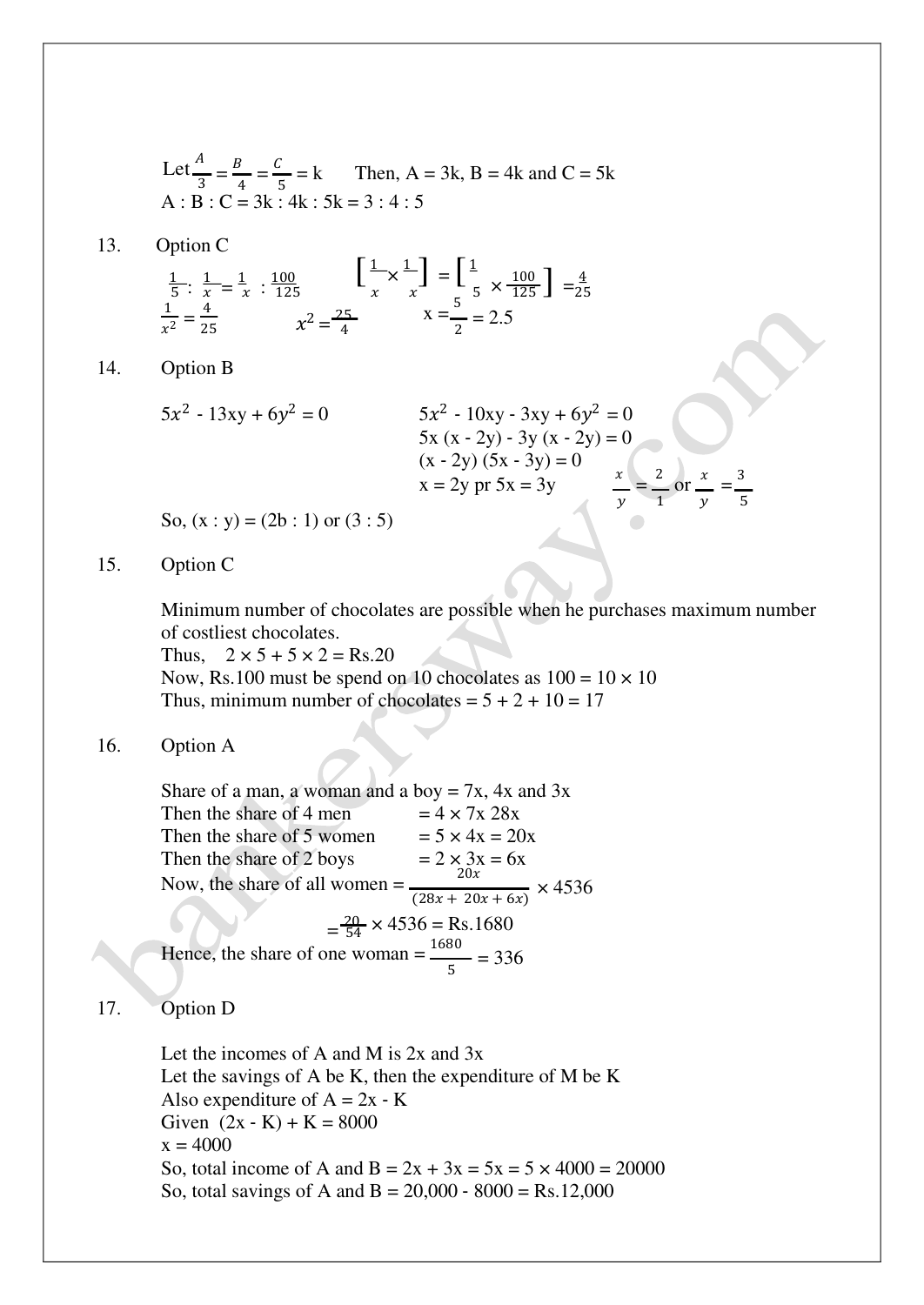#### 18. Option C

 $\frac{115}{100}$  of 2k =  $\left[\frac{115}{100} \times 2k\right]$  =  $\frac{110}{100}$  of 3k =  $\left[\frac{110}{100} \times 3k\right]$  =  $\frac{120}{100}$  of 5k =  $\left[\frac{1}{100}\right]$ Let  $A = 2k$ ,  $B = 3k$  and  $C = 5k$ A's new salary B's new salary 100 C's new salary of  $2k = \left[\frac{115}{100} \times 2k\right] = \frac{23}{100}$ of  $3k = \left[\frac{110}{100} \times 3k\right] = \frac{33}{100}$ of  $5k = \left[\frac{120}{100} \times 5k\right] = 6k$  $10k$  $10k$ So, new ratio =  $\frac{23k}{10}$  :  $\frac{33k}{10}$  : 6k = 23 : 33 : 60 19. Option B

Let the three parts be A, B, C Then,  
\nA : B 2 : 3 and B : C = 5 : 8 = 
$$
\left[5 \times \frac{3}{5}\right]
$$
 :  $\left[8 \times \frac{3}{5}\right]$  = 3 :  $\frac{24}{5}$   
\nA : B : C = 2 : 3 :  $\frac{24}{5}$  = 10 : 15 : 24  
\nB =  $\left[98 \times \frac{15}{49}\right]$  = 30

- 20. Option C<br>Let 40% of A =  $\frac{2}{3}$ B. Then,  $\frac{40A}{100} = \frac{2B}{3}$  $2A$ 5  $\overline{A}$  $=\frac{2B}{2}$  $=\left[\frac{2}{3}\times\frac{5}{3}\right]=\frac{5}{3}$ 3 100 3  $B$  3 2 3 So, A :  $B = 5 : 3$
- 21. Option  $C^{\prime}$

Remainder

\n
$$
= \text{Rs.} \left[ 735 \cdot (25 \times 3) \right] = \text{Rs.} 660
$$
\nSo money received by C

\n
$$
= \text{Rs.} \left[ (660 \times \frac{2}{6}) + 25 \right] = \text{Rs.} 225
$$

22. Option D

Ratio of time taken 
$$
=\frac{1}{5} : \frac{1}{4} : \frac{1}{6} = 12 : 15 : 10
$$

23. Option B

Required ratio  $\times \frac{6}{5}$  $\times \frac{11}{2}$  =  $\frac{2}{1}$  = 2 : 1 3 11  $\degree$  2 J  $\degree$  1

24. Option C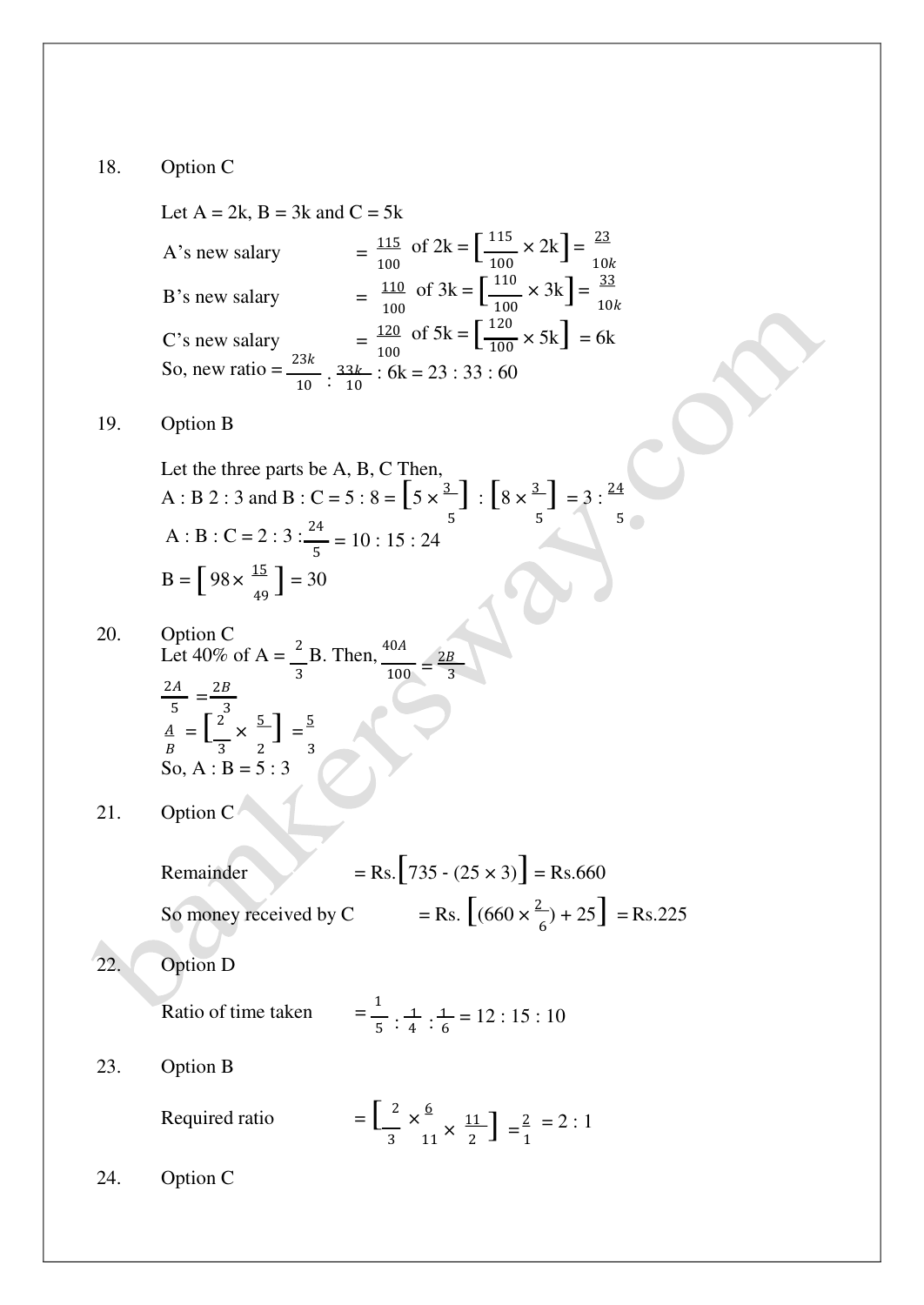$A : B = 5 : 4$  10 : 8  $A: C = 2:3$  10:15 So,  $A : B : C = 10 : 8 : 15$ So,  $B : C = 8 : 15$ 

25. Option C

$$
\frac{(53-x)}{(21-x)} = \frac{(41-x)}{(17-x)}
$$
  
x = 5

26. Option B

Let the numbers be 3x and 5x. Then,  $\frac{3x-9}{5x-9} = \frac{12}{23}$  $23 (3x - 9) = 12 (5x - 9)$  $9x = 99$  $x = 11$ So, the smaller number =  $(3 \times 11) = 33$ 

27. Option A

A's share = Rs.  $[366 \times \frac{1}{3}]$  = Rs.122  $A: (B + C) = 1:2$ 

28. Option D

New earnings of A = 150% of Rs.4x = Rs.  $\left[\begin{array}{c} 150 \\ 100 \end{array} \right]$  = Rs. 6x New earnings of B = 75% of Rs. 7x = Rs.  $\left[\frac{75}{100} \times 7x\right]$  = Rs.  $\frac{21x}{4}$ Let the original earnings of A and B be Rs.4x and Rs.7x. So,  $6x : \frac{21x}{4} = 8 : 7$  $21x$  $=$  $\frac{8}{7}$  $21x = 7$ This does not give x. So, the given data is inadequate.

29. Option C

 $=\left[75 \times \frac{3}{15}\right]$  years = 15 years Total age of 3 boys Age of the youngest  $= 25 \times 3 = 75$  year. Ratio of their ages  $= 3 : 5 : 7$ 

30. Option C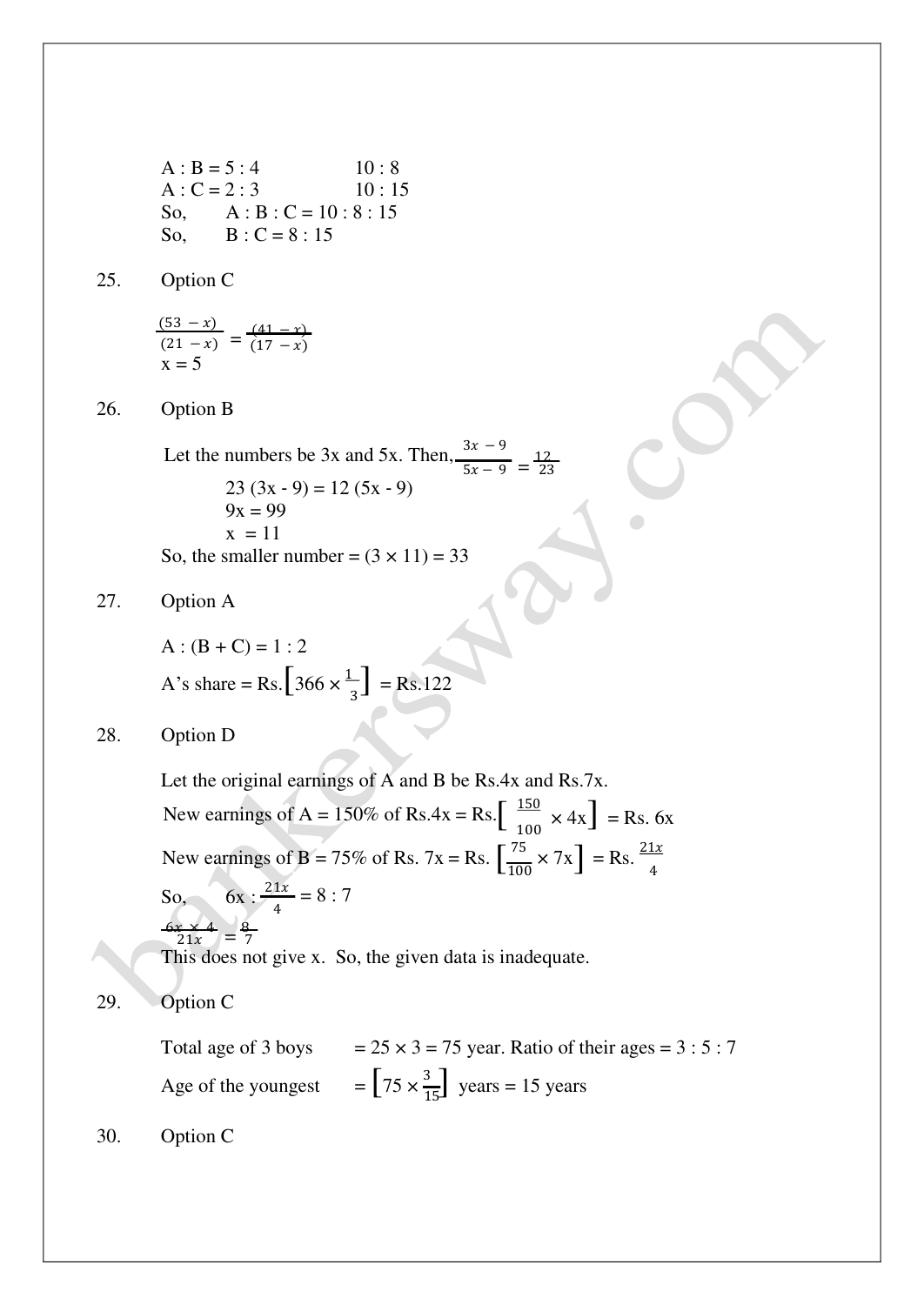Let the incomes of A and B be Rs.5x and Rs.4x respectively and let their expenditures be Rs. 3y and Rs.2y respectively. The,  $5x - 3y = 1600$  ... (i) and  $4x - 2y = 1600$  ... (ii) On multiplying (i) by 2, (ii) by 3 and subtracting, we get  $2x = 1600$  $x = 800$ 

So, A's income =  $Rs.5x = Rs.(5 \times 800) = Rs.4000$ 

#### 31. Option D

 $S : (M + J) = 5 : 7$   $7S = 5M + 5J$  …... (i)  $J: (S + M) = 1:2$   $2J = S + M$  …. (ii) By solving equations (i) and (ii) we get  $S : M : J = 5 : 3 : 4$ So,  $S : M = 5 : 3$ 

#### 32. Option C

 $A : B = 2 : 3$  and  $B : C = 3 : 5$  $A : B : C = 2 : 3 : 5$ So,  $(A + B)$ : C = 5 : 5 = 1 : 1 Hence, share of  $(A + B) = \frac{1}{2} \times 6940 = 3470$ 

#### 33. Option A

The number of days required by a single Kirlosker pump to fill the tank =  $6 \times 7 =$ 42 days and the number of days required by a single USHA pump to fill the same tanks =  $2 \times 18 = 36$  days. Now, since efficiency is inversely proportional to the number of days. Hence,

*Efficiency of one K–pump* 
$$
=
$$
  $\frac{36}{42} = \frac{6}{7}$ 

## 34. Option C

Let the numbers be 3x, 4x and 7x. Then,  $3x \times 4x \times 7x = 18144$  $x^3 = 216$  $x^3 = 6$  $x = 6$ So, the numbers are 18, 24 and 42

## 35. Option C

For dividing 12 into two whole numbers, the sum of the ratio terms must be a factor of 12. So, they cannot be in the ratio 3 : 2

36. Option A

Let the third proportional to 0.36 and 0.48 be x.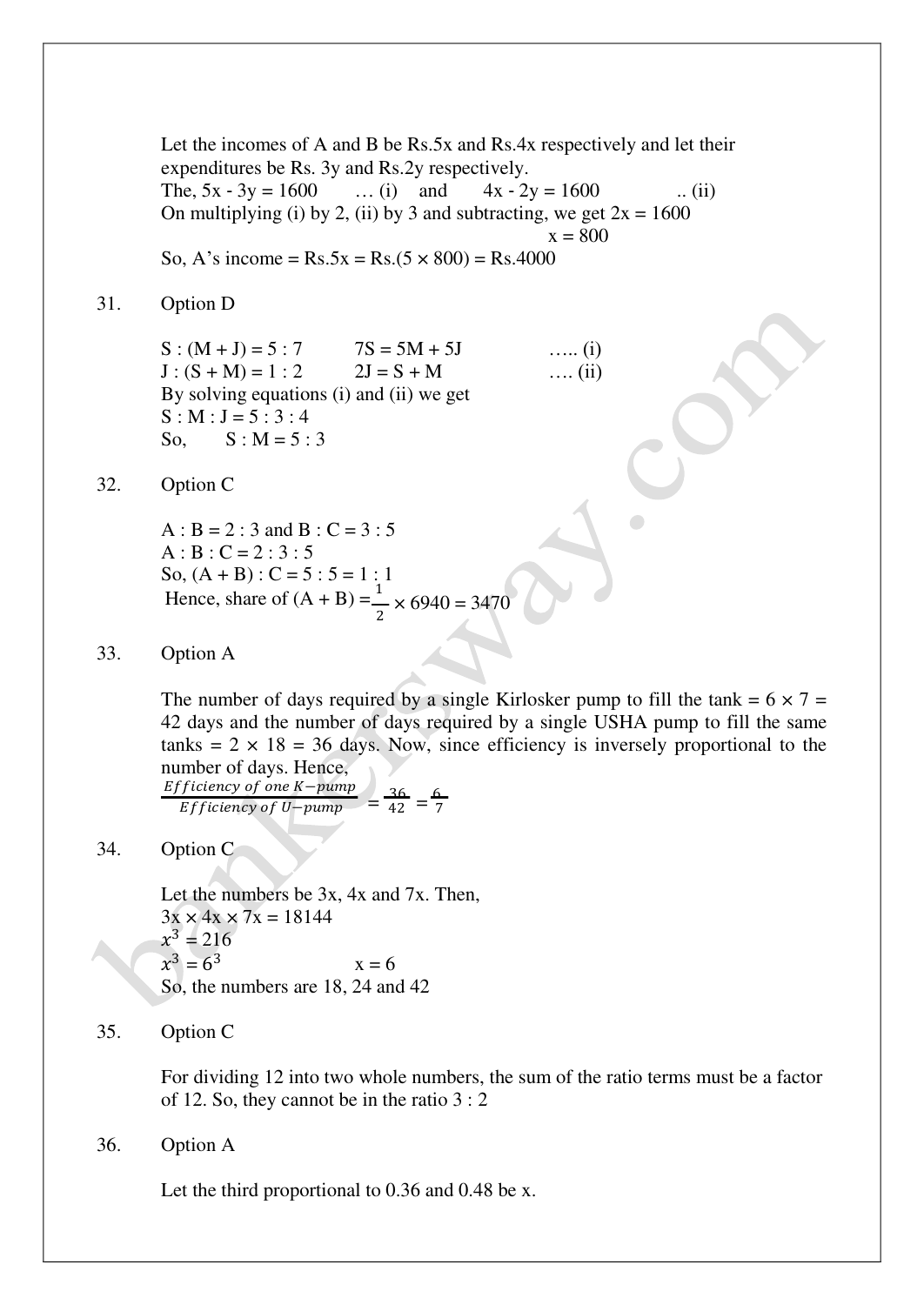Then,  $0.36 : 0.48 : 0.48 : x$ 

$$
x = \begin{bmatrix} 0.48 \times 0.48 \\ 0.36 \end{bmatrix} = 0.64
$$

## 37. Option D

 $G = 19W$  and  $C = 9W$ Let 1 gm of gold be mixed with x gm of copper to get  $(1 + x)$  gm of the alloy.  $(1 \text{ gm gold}) + (x \text{ gm copper}) = (x + 1) \text{ gm of alloy}$  $19W + 9Wx = (x + 1) \times 15W$  $19 + 9x = 15(x + 1)$  $6x = 4$  $x = \frac{2}{3}$ So, ratio of gold with copper =  $1: \frac{2}{3} = 3:2$ 

38. Option B

10% of B = 
$$
\frac{1}{4}
$$
G  
\n $\frac{10B}{100} = \frac{1}{4}$ G  
\nB =  $\frac{5}{2}$ G  
\nSo,  $\frac{B}{G} = \frac{5}{2}$   
\nB: G = 5:2

39. Option E

 $+\frac{11}{\sqrt{2}}$  units  $=\frac{5}{\sqrt{2}}$  units Gold in C =  $\left[\frac{7}{9} + \frac{7}{18}\right]$  units =  $\frac{7}{6}$  units. Copper in C =  $\left[\frac{2}{9} + \frac{11}{18}\right]$  units =  $\frac{3}{6}$ 

40. Option C

But their ages are in A.P. Therefore,  $6x - 5x = 8y - 7y$  $x = y$ Again,  $\frac{5x+2}{1} = \frac{2}{3}$  $8y + 2$  3  $\frac{5x+2}{8x+2} = \frac{2}{3}$  $x = 2$ Varsha : Vinay Veera : Vikram  $= 5 : 6$  $= 7 : 8$  $= 5x : 6x$  $= 7y : 8y$ 

Therefore, the ages of Varsha, Vinay, Veera and Vikram are 10, 12, 14 and 16 years respectively.

Therefore, the ratio of ages of Vinay and Veera  $= 6:7$ 

41. Option B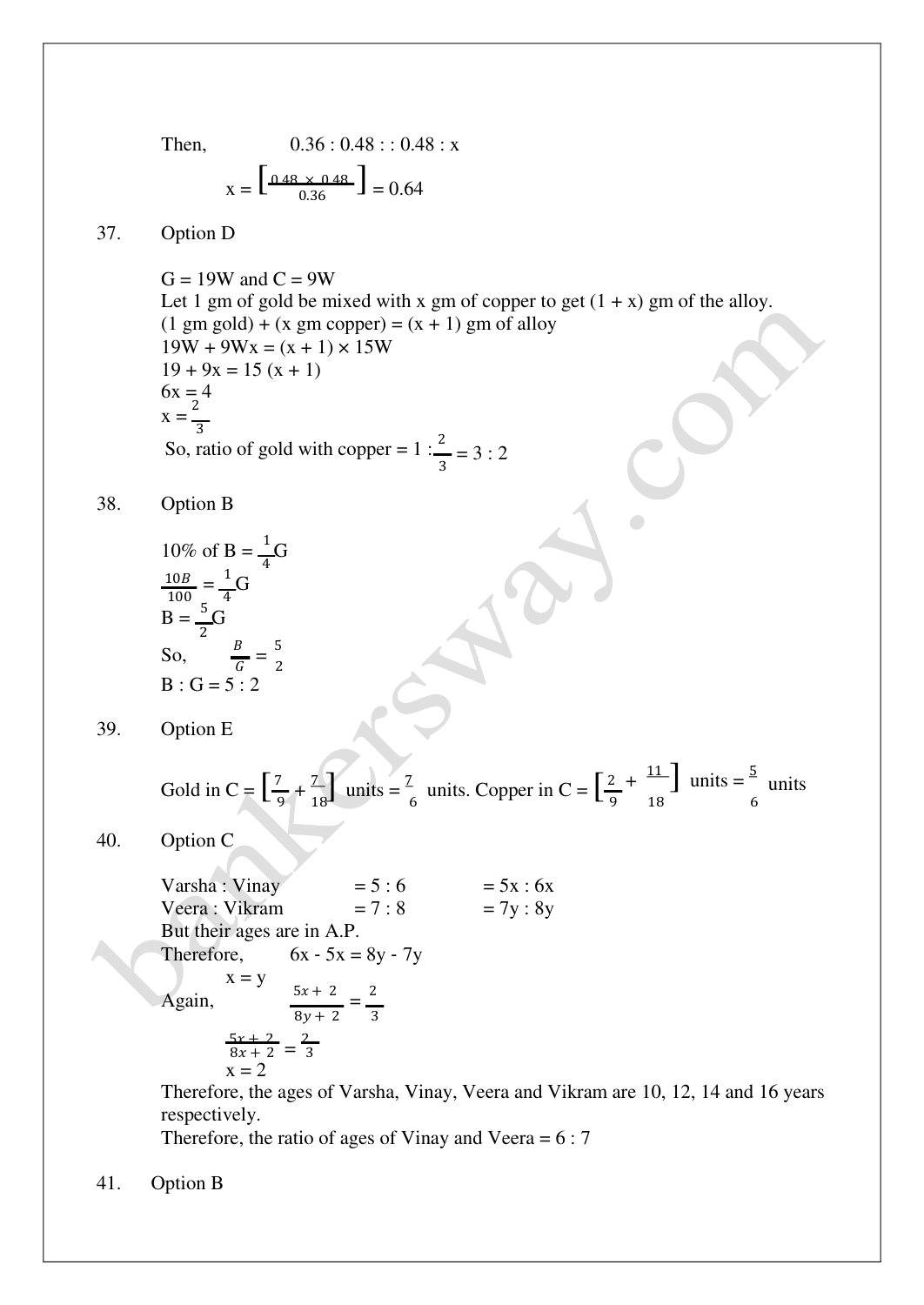$\frac{H-9}{W-9} = \frac{5}{4}$  and  $\frac{H+6}{W+6} = \frac{8}{7}$ 

Thus the present age of husband is 34 and present age of his wife is 29 years. Now, the maximum age of any child must be less than 9 years.

Hence their ages can be 2, 3 and 4 years or 4, 6 and 8 years. So the max, possible sum of age of this family

 $= 34 + 29 + (1 \times 4 + 2 \times 6 + 3 \times 8)$  $= 103$  years

#### 42. Option E

Let the original salaries of Ravi and Sumit be Rs.2x and Rs.3x respectively. Then,

 $2x + 4000$  $\frac{2x + 4000}{3x + 4000} = \frac{40}{57}$ 57  $(2x + 4000) = 40 (3x + 4000)$  $6x = 68000$  $3x = 34000$ 

Sumit's present salary =  $(3x + 4000)$  = Rs.(34000 + 4000) = Rs.38,000

# 43. Option A

Originally, let the number of seats for Mathematics, Physics and Biology be 5x, 7x and 8x respectively.

Number of increased seats are  $(140\% \text{ of } 5x)$ ,  $(150\% \text{ of } 7x)$  and  $(175\% \text{ of } 8x)$ 

i.e. 
$$
\left[\frac{140}{100} \times 5x\right]
$$
,  $\left[\frac{150}{100} \times 7x\right]$  and  $\left[\frac{175}{100} \times 8x\right]$  i.e.  $7x$ ,  $\frac{21x}{2}$  and  $14x$ .  
So, required ratio =  $7x$ :  $\frac{21x}{2}$ :  $14x = 14x$ :  $21x$ :  $28x = 2$ :  $3:4$ 

44. Option D

Let the third proportional to  $(x^2 - y^2)$  and  $(x - y)$  be z. Then,  $(x^2 - y^2) : (x - y) : (x - y) : z$  $(x^2 - y^2) \times z = (x - y)^2$  $(x - y)^2$  $Z = \frac{(x - y)}{(x^2 - y^2)} = \frac{(x - y)}{(x + y)}$ 

45. Option D  $\frac{7}{15}$  = 0.466,  $\frac{15}{23}$  = 0.652,  $\frac{17}{25}$  = 0.68 and  $\frac{21}{29}$  = 0.724 Clearly, 0.724 is greatest and therefore, 21 : 29 is greatest.

46. Option A

The ratio of milk in 3 vessels 
$$
= \frac{3}{4} \times \frac{5 \times 7}{5 \times 7} : \frac{2}{5} \times \frac{4 \times 7}{4 \times 7} : \frac{4}{7} \times \frac{4 \times 5}{4 \times 5}
$$

$$
= \frac{105}{140} : \frac{56}{140} : \frac{80}{140}
$$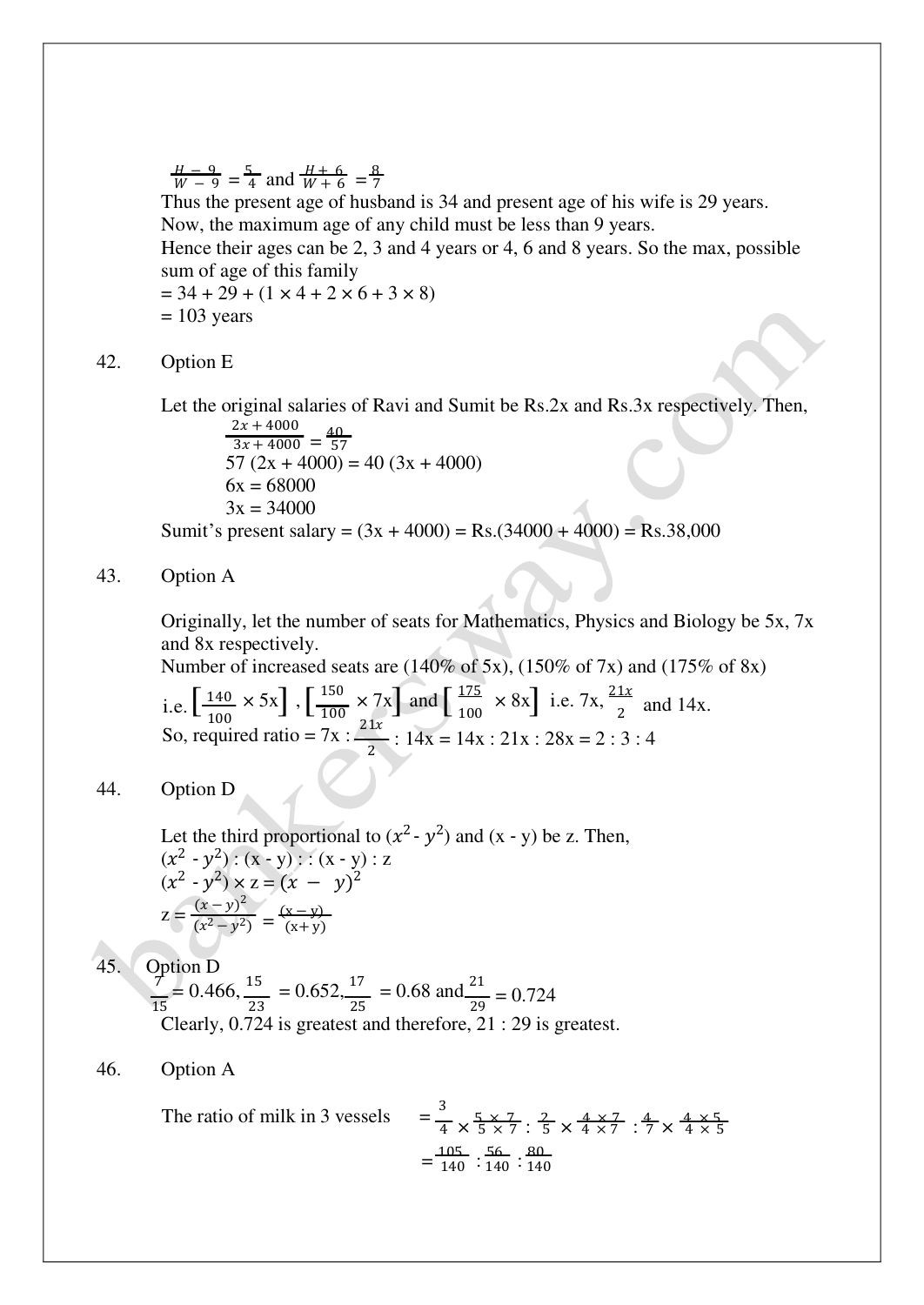**Remember,** The value of 25 litre does not matter, the basic thing is that the amount of mixture in all the three quantities is same.

So, the total quantity of milk in mixture =  $105 + 56 + 80 = 241$ 

 $=[(3 \times 140) - 241] = 179$  litre Therefore, ratio of water to milk in the new mixture  $= 179 : 241$ 

# 47. Option D

Amount of alcohol in first vessel =  $0.25 \times 2 = 0.5$  litre Amount of alcohol in second vessel =  $0.4 \times 6 = 2.4$  litre Total amount of alcohol out of 10 litres of mixture is  $0.5 + 2.4 = 2.9$  litre

Hence, the concentration of the mixture is  $29\%$   $\left[ = \frac{2.9}{10} \times 100 \right]$ 

# 48. Option D

 $[\ ]$ Given ratio =  $\frac{1}{2}$  :  $\frac{2}{3}$  $\frac{1}{2}$  :  $\frac{2}{3}$  :  $\frac{3}{4}$  = 6 : 8 : 9